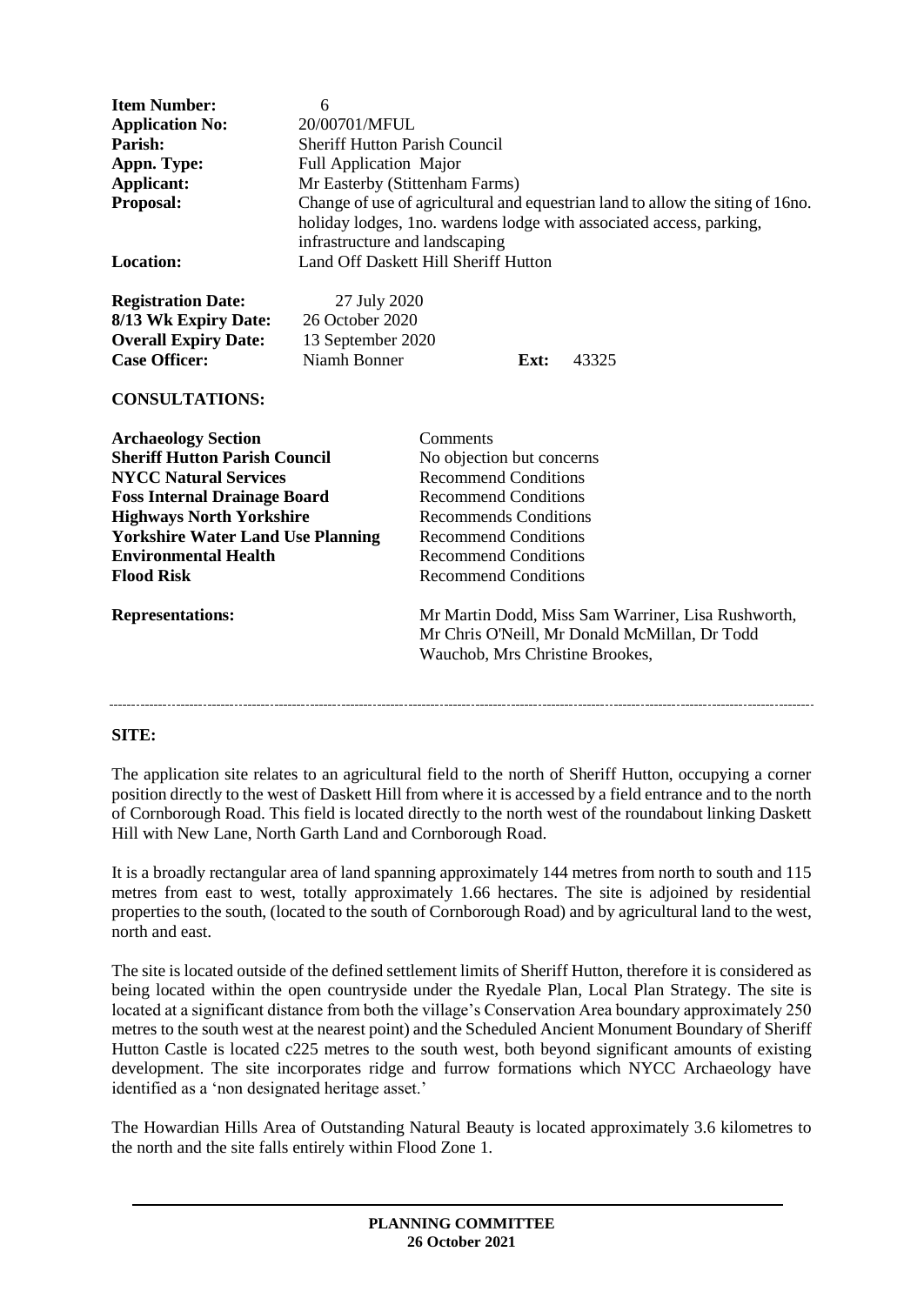The site is very well landscaped along the eastern and southern boundaries, with a well established unmaintained hedge and a line of mature trees. To the western boundary, a mature field hedge is present with intermittent trees. To the north there is a line of tree planting, with some gaps.

## **PROPOSAL:**

The application seeks planning permission for the:

Change of use of agricultural and equestrian land to allow the siting of 16no. holiday lodges, 1no. wardens lodge with associated access, parking, infrastructure and landscaping

These holiday lodges would be located to a minimum of 40 metres inset from the domestic curtilages of the properties located to the south of Cornborough Road and as noted, very mature screening is present along the southern boundary of the site. The proposal would also include the provision of a surface water attenuation pond and a children's play area to the southern part of the site. A pedestrian link along the south eastern corner would be provided to allow for permeability with the village.

This proposal would include three types of holiday lodges, identified as T1, T2, and T3 all constructed with timber cladding and dark grey aluminium windows. Each would have a commensurately sized outdoor decking area and would include a monopitch roof form constructed of dark grey standing seam sheeting, with maximum roof heights of approximately 4.8m, spanning downward to 3.3m.

Improvements have been made to the lodges to reduce the level of the maximum glazing height to approximately 3 metres above ground level (reduced from 3.6 metres) to help limit light pollution and to assimilate with the existing and proposed landscaping. No lodge would have more than 4 wall mounted outdoor lights to facilitate access and egress, with low level lighting flush within the decking. This and the existing and proposed landscaping will be discussed in further detail below.

- T1 is a two bedroom unit and 6no. T1 units are proposed. The floor space of this unit would span approximately 10.75 metres x 7.35 metres. Each unit would have 2no. parking spaces.
- T2 is a three bedroom unit and 6no. T2 units are proposed. The floor space of this this irregularly shaped unit would span approximately 13.85 metres x 8 metres at the maximum points. Each unit would have 2no. parking spaces.
- T3 is a four bedroom unit and 4no. T3 units are proposed. The floor space of this irregularly shaped unit would span approximately 16.8 metres x 7.75 metres at the maximum points. Each unit would have 3no. parking spaces.

The wardens unit would incorporate a footprint of c5.9 metres x 10.9 metres. This would allow for a kitchenette, store and WC, together with a site shop and reception area. It has been confirmed that this not be occupied overnight. This would be completed with matching materials to the lodges and would incorporate 2no. wall mounted lights. As part of revised plans and the amendments to the site layout, this was repositioned more centrally within the site, at a greater distance from the properties to the south. Limited additional amendment to the site layout included limited variation of the access road and provision of the parking outlined above.

The access road would now span westwards from the existing site entrance and would incorporate 6 'prongs' from which the units would be accessed, retaining areas where no roads are present. The site will incorporate new internal and boundary landscaping. A Site Lighting Layout Plan has been submitted which shows the indicative position of lighting within the site this appears to be low level and down lit, with 11 lights shown.

The application is accompanied by a Design and Access Statement, a Planning Statement, a Noise Impact Assessment, a Landscape and Visual Impact Assessment, a Highways Access Appraisal, a Flood Risk Assessment, an Extended Phase 1 Habitat Survey and Preliminary Ecological Appraisal, a percolation testing report and other drainage documentation.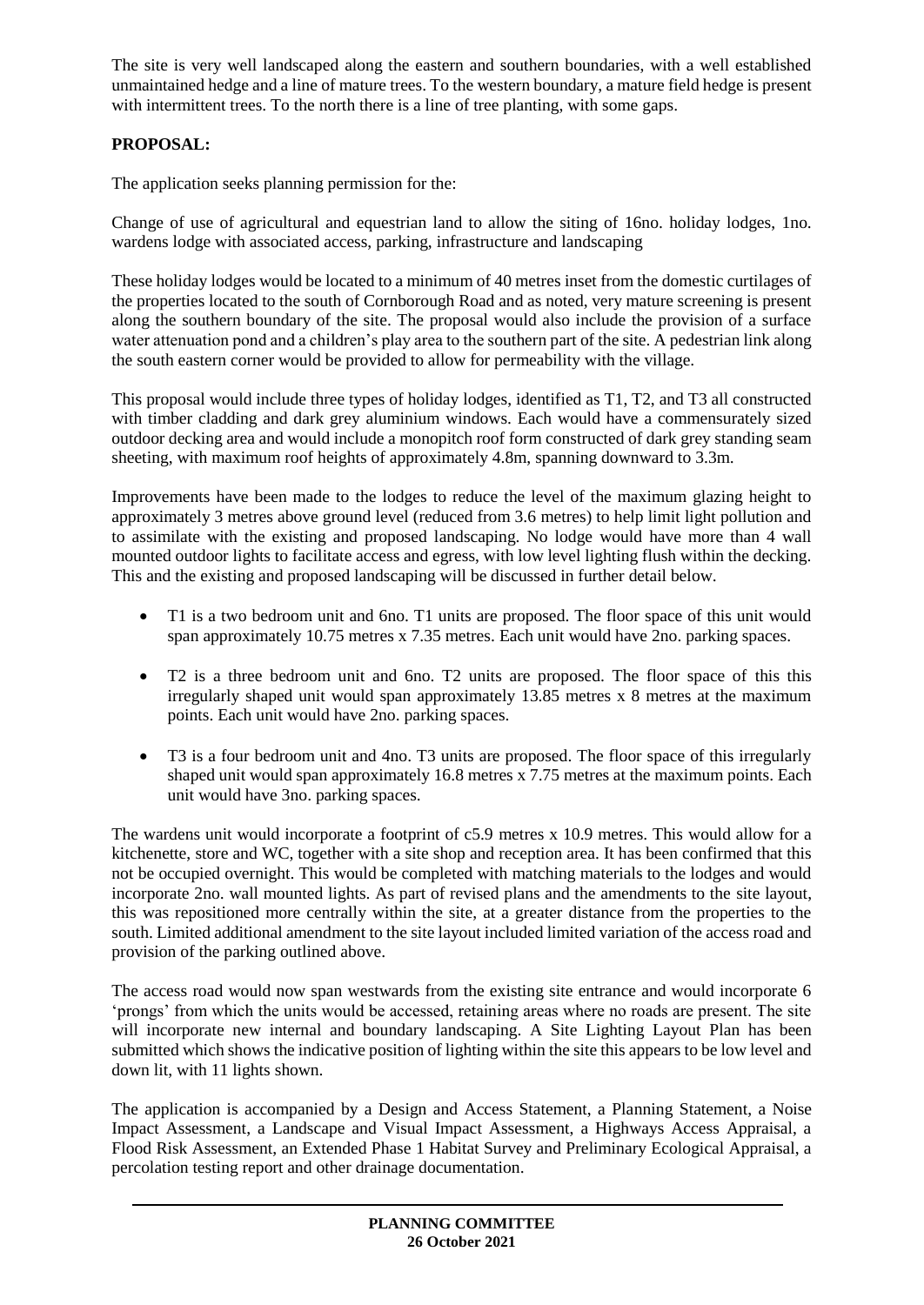## **ENVIRONMENTAL IMPACT ASSESSMENT**

The application has been considered in relation to whether a potential Environmental Impact Assessment is required under the Environmental Impact Assessment Regulations.

The screening undertaken by the Case Officer determined that the development falls within development type 12(e) of Schedule 2 The Town and Country Planning (Environmental Impact Assessment) Regulations 2017 as amended because it is would be in the category of 'Permanent camp sites and caravan sites' which exceed 1 hectare. The application spans to 1.66 hectares.

Schedule 2 developments only require an EIA if the development is likely to have significant effects on the environment by virtue of factors such as its nature, size or location. The proposal has been assessed against the selection criteria contained within Paragraphs 1, 2 and 3 of Schedule 3 of the Regulations. It is not considered that the characteristics of the development, nor the location of the development, nor the types and characteristics of the potential impact would result in significant impacts that would require an Environmental Impact Assessment.

### **REPRESENTATIONS**

6 letters of objection have been received in relation to this proposal from the following properties;

2 Laurels Garth, 4 Laurels Garth, The Square West End, Milldale Main Street, Castle Garth House York Road, Pearce House North Garth Lane, 6 Castle View

These raise the following summarised points, the responses can be viewed in full on the planning file.

- Overdevelopment of the site
- What benefits to the village and current businesses, already serve two campsites and a small lodge park close by, accommodation for up to 1000 holiday makes already available. If this development is permitted it is in danger of 'swamping the village 'and having a significant negative impact upon the character of the village.
- The site is to be operated all year round, so is open to be used more as a permanent dwelling unless strict restrictions are put into place and enforced.
- Breaching of the village boundary may open the door to further development don't want further sprawl
- Should be closer to Stittenham Farms to service the need usually these are sited well away from villages
- $\bullet$  Detrimental to peace and tranquillity & noise pollution. The units are not targeted at families but at larger groups, so concerns are raised about the character and quiet demeanour of the village.
- The approach to the north side of the village has already been significantly urbanised but the proposal would extend the developed area and with its new highway junction and associated signage would have a further significant impact upon the character and setting of the village.
- There needs to be a detailed landscape proposal submitted in order to mitigate the visual and light impact of the development in the open countryside.
- The site is not appropriate, there are many other available sites that could be developed with less impact upon the character and setting of the village.
- Light pollution no light pollution impact assessment.
- Would be visible from Terrington bank to the north, it would stand out starkly, unacceptable visual intrusion of the village into the open countryside, impacting negatively on the character of the locality in discordance with Policy SP8 of the Ryedale Plan, Local Plan Strategy.
- Potential for increased traffics and accidents risk at already hazardous roundabout with entrance on the brow of a hill
- Although the proposal would not completely obliterate the ancient ridge and furrow it would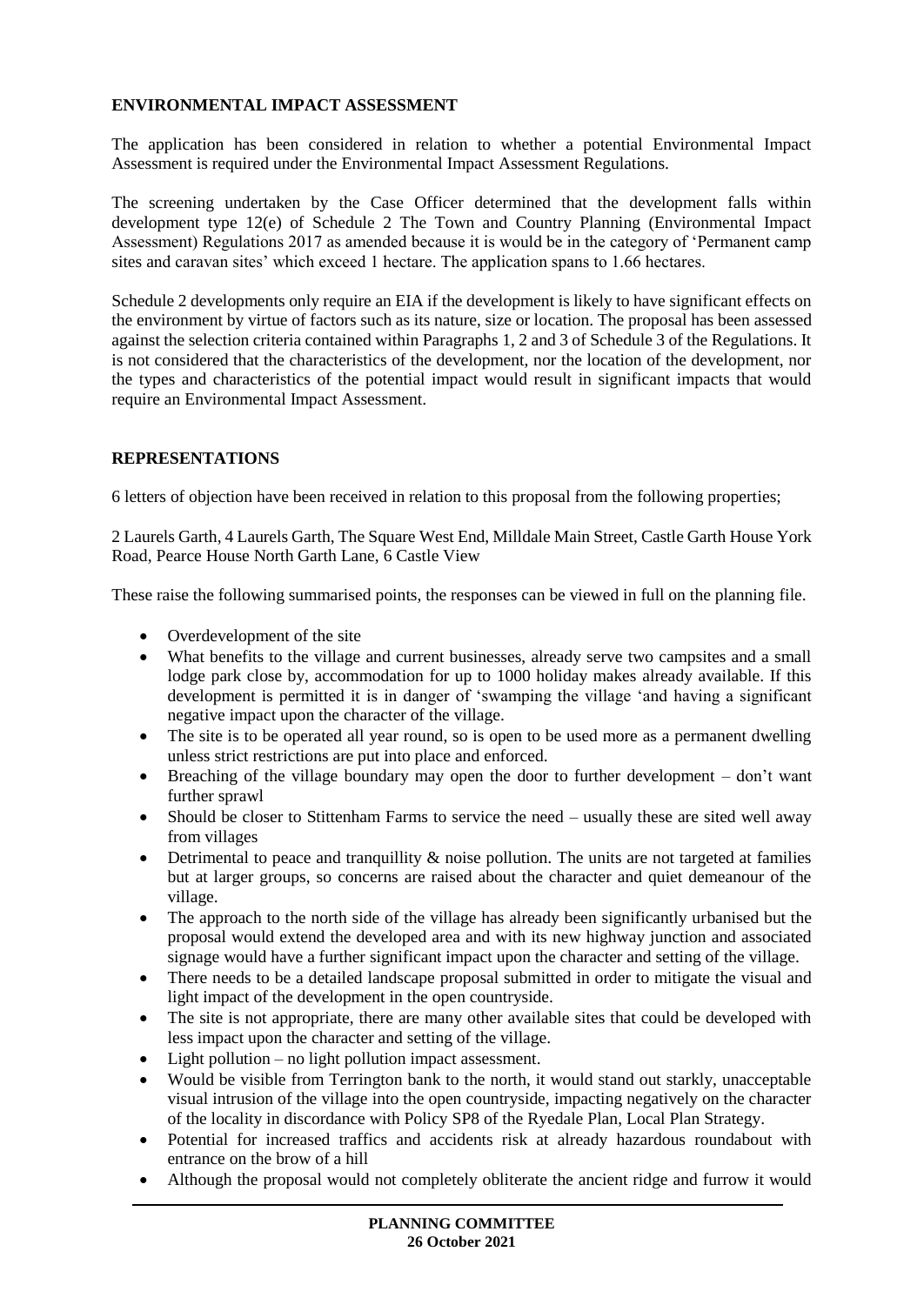obliterate the area most visible from the public view, significant loss of archaeological feature.

- Important that materials are insisted upon to minimise the visual impact.
- Concern over proposed level of glazing on the northern side of the chalets in relation to sustainable design and heating, but also relating to light pollution and wider landscape impacts.
- Concern over visual impact from site amenity lighting
- The proposed design underestimates the number of car parking spaces required and by implication under represents the number of vehicles entering and leaving the site.
- The Highways Assessment completed by someone with no understanding of the area, describing Daskett Hill as a built up area inside a 30mph zone, the recent speed survey indicated vehicles travel in excess of this speed.
- Flooding and drainage concerns, already an issue at Terrington View entrance/Cornborough Road, by developing the area that is partly responsible for this flooding without a sophisticated drainage plan to collect water from the entire site, localised flooding will be exacerbated.
- Too close to residential dwellings/the village

Letter of support from the occupier of The Square, West End, on behalf of The Highwayman.

• Positive for businesses within the village and out of the way. Extra business for the community can only be a good thing.

The Parish Council responded on the 13th September 2020 to note the following:

*"After discussions at the parish council meeting on Friday 11th September, Sheriff Hutton Parish Council have taken the decision not to object to planning application 20/00701/MFUL - Land off Daskett Hill, Sheriff Hutton, but this non objection is subject to the following conditions:-*

*The parish council feel that the entrance, as it is, is not safe and as such this element should receive serious consideration. Having had serious concerns about speeding in this area, in October*  last year the parish council organised some speed surveys to be carried out. The data from these *surveys proved that the parish council were right and speeding is a definite issue in this location. Please find attached the speed date obtained.*

*It is vital that there is a pedestrian access.*

*The parish council have concerns regarding light and noise pollution. With regards to light pollution the parish council would like to ensure that a low level lighting scheme is put into place. With regards to noise pollution the parish council would like to see time on site curfews incorporated.*

*The parish council have concerns that the site will be open all year round and would like to see the site closed for some months of the year, like similar establishments in the village.*

*The parish council have concerns regarding drainage and flooding. There are already known issues of flooding on Cornborough Road and this development will only exacerbate the situation.*

*The parish council would like RDC to seriously consider the above if approval was to be granted."*

## **POLICIES**

Local Plan Strategy -Policy SP1 General Location of Development and Settlement Hierarchy Local Plan Strategy - Policy SP8 Tourism Local Plan Strategy - Policy SP13 Landscapes Local Plan Strategy - Policy SP14 Biodiversity Local Plan Strategy - Policy SP16 Design Local Plan Strategy - Policy SP17 Managing Air Quality, Land and Water Resources Local Plan Strategy - Policy SP19 Presumption in Favour of Sustainable Development Local Plan Strategy - Policy SP20 Generic Development Management Issues Local Plan Strategy - Policy SP21 Occupancy Restrictions National Planning Policy Framework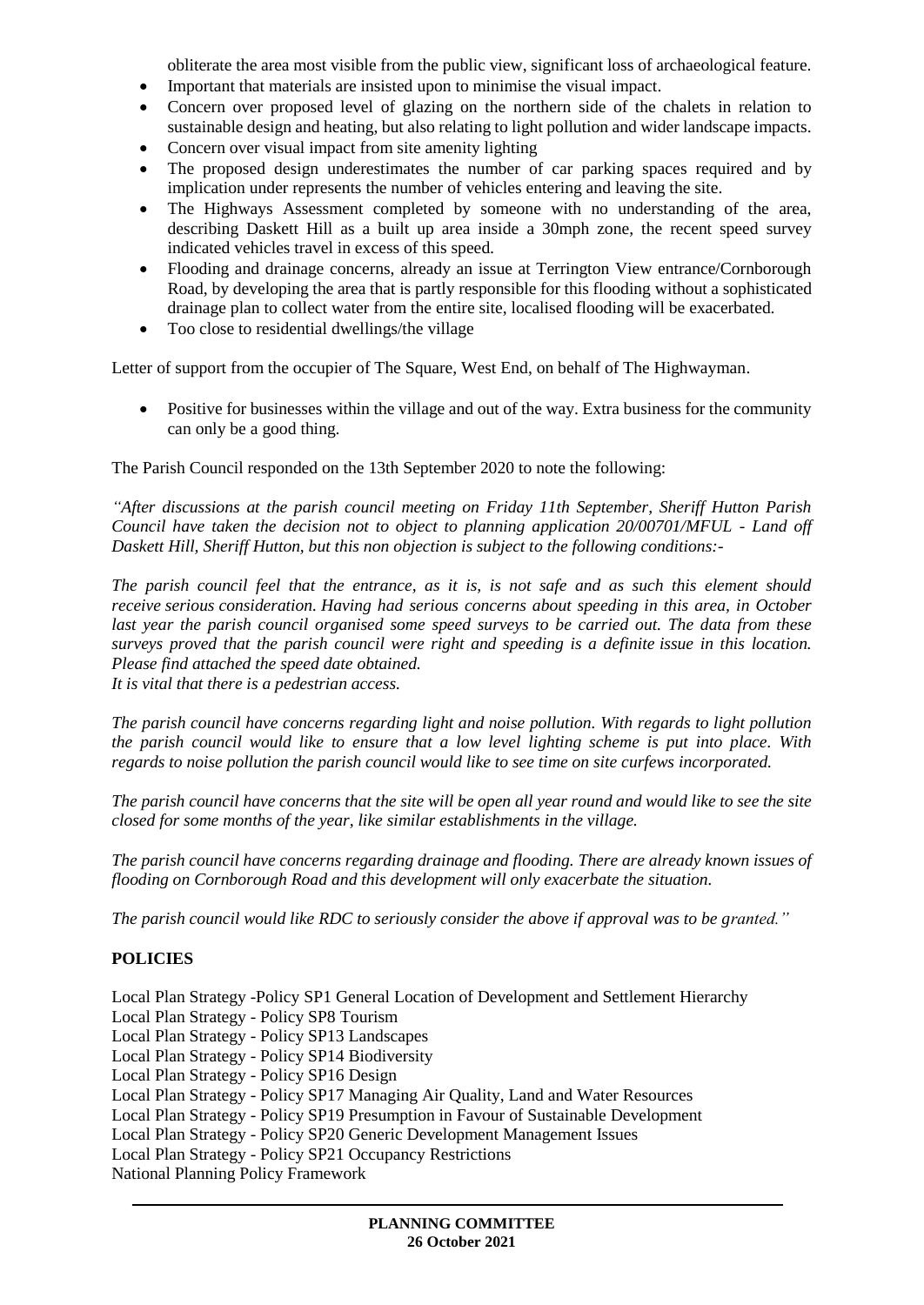National Planning Practice Guidance

# **HISTORY:**

There is no relevant planning history at the application site.

## **APPRAISAL:**

The main considerations in the assessment of this application are:

i) Principle of the Development ii) Character, Form and Landscape Impact iii) Amenity, including Residential Amenity iv) Access and Highway Safety v) Drainage vi) Other Matters including Consultation Responses.

i) Principle of the Development

Policy SP1 (General Location of Development and Settlement Hierarchy) of the Ryedale Plan, Local Plan Strategy identifies that in the Wider Open Countryside, development will be restricted to that which *"is necessary to support a sustainable, vibrant and healthy rural economy or communities."*

Policy SP8 (Tourism) notes "*This policy supports the provision of a range of tourism accommodation across the District. The Council will support in principal within the Wider Open Countryside "New touring caravan and camping sites and static caravan and chalet self-catering accommodation and extensions to existing facilities that can be accommodated without an unacceptable visual intrusion and impact upon the character of the locality."*

Policy SP9 (The Land Based and Rural Economy) notes support for *"appropriate farm and rural diversification activity."*

The Planning Statement noted that the proposal is a farm diversification scheme and the Applicant, Stittenham Farms is based outside the village. It continues *"The proposed development will provide the farm business with a diversified source of income, whilst generating local employment and supporting other businesses, particularly in Sheriff Hutton*." It is acknowledged as highlighted in the responses that there are other holiday units in and around the village and it was queried whether this would lead to over provision and 'swamping' of the village leading to character impacts. It considered that this is a relatively modest proposal for 16 units and the impact upon the character of the village and amenity will be fully considered below. All applications are considered on their own merits and the approval of this current scheme would not provide justification for 'further sprawl' which was raised as a concern in the incoming representations.

It is therefore considered that subject to full consideration of the other sections below this proposal for a tourism accommodation is broadly acceptable in principle and in line with Policy SP8 of the Ryedale Plan, Local Plan Strategy it would not be an inappropriate location for such a development. It does relate to the diversification of an established agricultural business. This would however be subject to the imposition of the time limited occupancy conditions for new holiday accommodation detailed within Policy SP21 (e) Occupancy Restrictions in the Ryedale Plan, Local Plan Strategy.

Local Policy SP21(e) relates to time-limited occupation and states "*New un-serviced holiday accommodation (holiday cottages, caravan parks (static and touring), log cabins and holiday chalets) will be subject to the following conditions: o The accommodation is occupied for holiday purposes only; and not as a person's sole, or main place of residence; and o It shall be available for commercial holiday lets for a least 140 days a year and no let must exceed 31 days; and o The owners/operators shall maintain an up-to-date register of lettings/occupation and advertising will be maintained at all times and shall be made available for inspection to an officer of the Local Planning Authority on request".*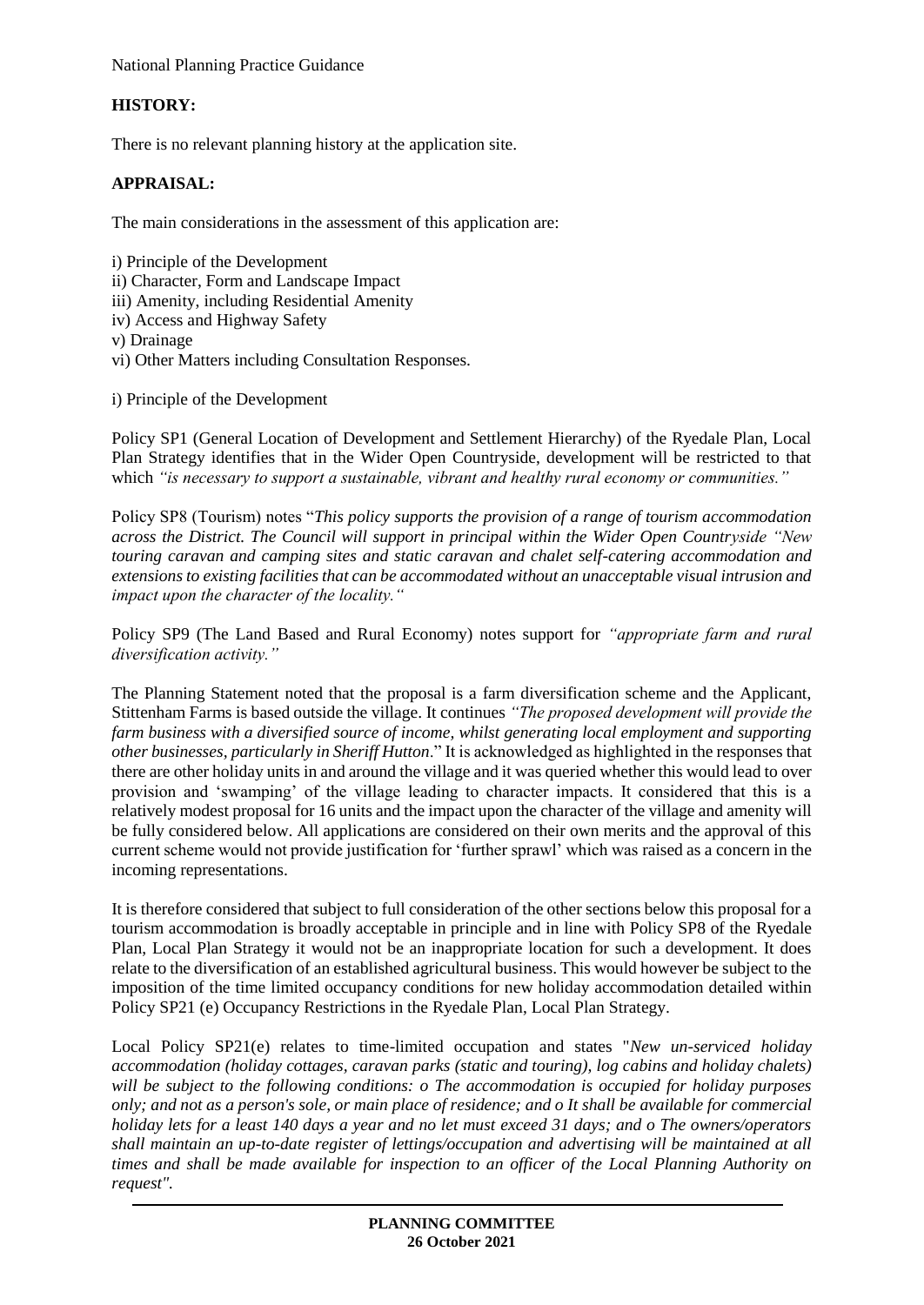It is not considered that the site closure requested by the Parish Council for a specific period of the year is strictly necessary in this instance. The Ryedale Plan, Local Plan Strategy encourages year round tourism and the holiday lodges will be subject to the above referenced holiday let requirements. This will prevent the units being used for residential purposes and will ensure that they are available for holiday lettings for a prescribed period of the year. The Agent acknowledges the occupancy conditions contained within Policy SP21 within the Planning Statement.

ii) Character, Form and Impact upon an Area of High Landscape Value

Policy SP13 Landscapes of the Ryedale Plan, Local Plan Strategy notes "*Development proposals should contribute to the protection and enhancement of distinctive elements of landscape character that are the result of historical and cultural influences, natural features and aesthetic qualities including:* 

- *The distribution and form of settlements and buildings in their landscape setting*
- *The character of individual settlements, including building styles and materials*
- *The pattern and presence of distinctive landscape features and natural elements (including field boundaries, woodland, habitat types, landforms, topography and watercourses)*
- *Visually sensitive skylines, hill and valley sides*
- *The ambience of the area, including nocturnal character, level and type of activity and tranquillity, sense of enclosure/exposure*

SP16 Design of the Ryedale Plan, Local Plan Strategy notes: *Development proposals will be expected to create high quality durable places that are accessible, well integrated with their surroundings and which "Reinforce local distinctiveness and… Protect amenity and promote well-being*

*To reinforce local distinctiveness, the location, siting, form, layout, scale and detailed design of new development should respect the context provided by its surroundings including:*

- *Appropriate materials and traditional construction methods and techniques are used.*
- *Topography and landforms*

Policy SP20: Generic Development Management Issues of the Ryedale Plan, Local Plan Strategy notes:

- *New development will respect the character and context of the immediate locality and the wider landscape/townscape character in terms of physical features and the type and variety of existing uses*
- *Proposed uses and activity will be compatible with the existing ambience of the immediate locality and the surrounding area and with neighbouring land uses and would not prejudice the continued operation of existing neighbouring land uses*

The proposed developments has been very carefully considered in relation to its impact upon the character and form of the application site and the adjoining land and has been subject to detailed negotiation.

A Landscape and Visual Impact Assessment (LVIA) was produced (Rosetta Landscape Design December 2020) The LVIA confirms in Section 9.4 that "*Vegetation in proximity to the site comprises; a well-established, unmaintained hedge containing a line of mature trees along the eastern and southern boundaries; a mature field hedge containing occasional trees along the western site boundary, an intermittent line of shrubby trees along the northern site boundary; a second intermittent line of shrubby trees along the northern edge of the adjacent field to the north, ornamental tree and hedge planting lies within the gardens of the dwellings to the south."*

The LVIA in line with the Guidelines for Landscape and Visual Impact Assessment describes and considers all the potential effects of the proposed development and identifies whether this would lead to a positive or adverse impact. This includes an assessment on landscape character impacts, including a baseline review of the landscape and visual resource, landscape classification, landscape and visual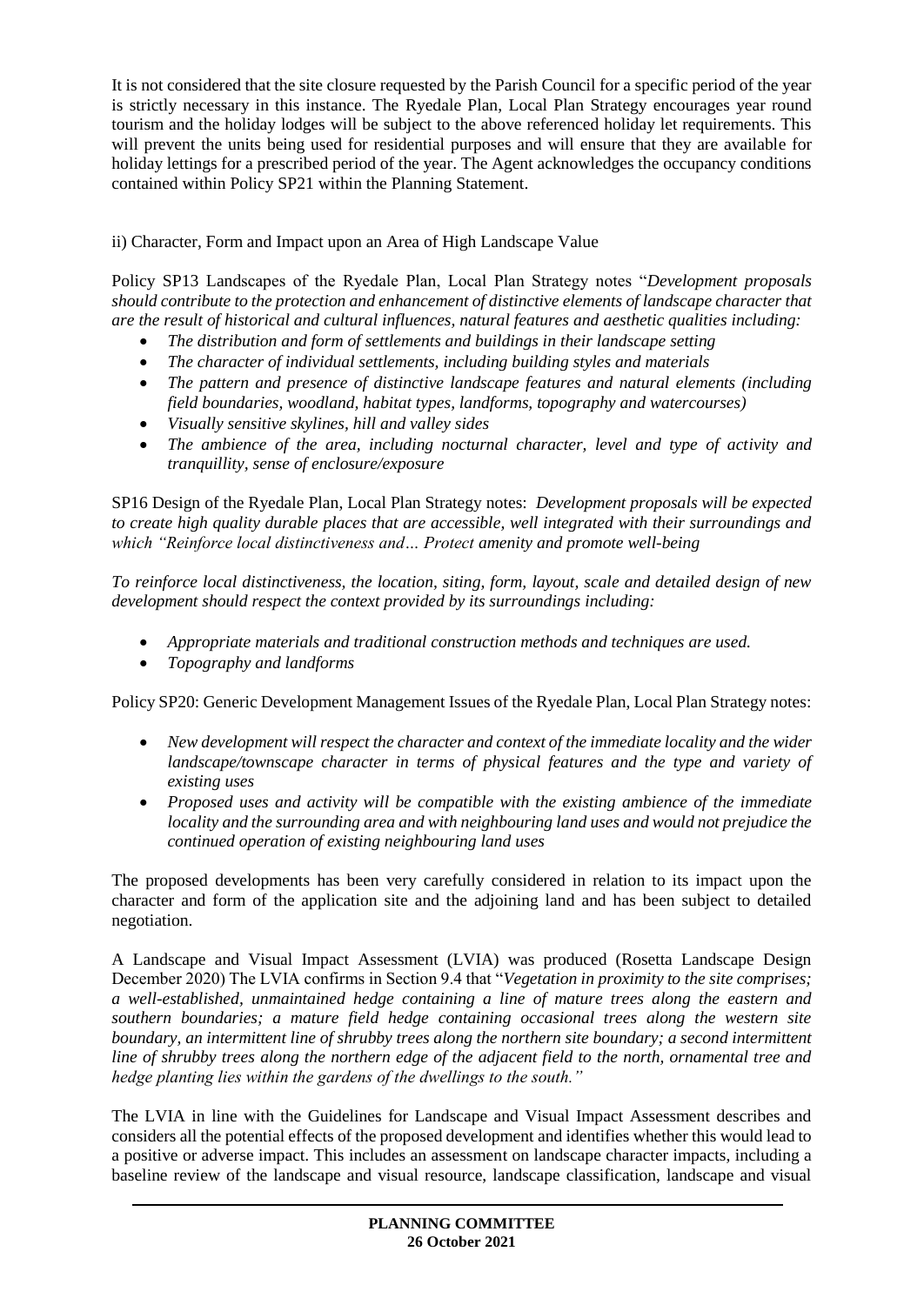assessment and visual effects, including sensitivity and magnitude on identified visual receptors, further assessed in light of potential mitigation.

It is noted in Section 4.2.7 that the site topography the site *"lies on a southward facing slope with its northern edge on a ridge of higher ground that separates the village (to the south) from flat, low-lying, valley bottom land to the north."*

A study on the visual receptors (17 individually considered residential properties and 2 surrounding roads) concluded that the sensitivity of the neighbouring properties is high, "since any change to the character of the area surrounding their home is critical to those residents enjoyment of their home" and that the sensitivity of the road users is medium. (The location of the visual receptors and the 'Zone of Visual Influence' is indicated on Drawing no. 3717.2)

The magnitude and visual impact of the construction phase was identified as being small/very small and minor/moderate/minor for all receptors, apart from the 8 closest properties where these effects were listed as medium and moderate respectively. It was acknowledged that all receptors would be affected during the construction phase and in relation to the 8 closest properties it was noted *"although these viewpoints lie immediately adjacent to the sit works, there is a substantial perimeter planting buffer between the two which will remain in place during the construction phase."*

A similar assessment was undertaken at these visual receptors based on the completion of the development, where the identified magnitude ranged from nil – medium, with visual impacts ranging from minor, minor/moderate to moderate. The medium magnitude and moderate visual impact remained only at the 8 closest properties, however it was noted that the *"direct view from the lodges on front elevation largely screened by dense vegetation along site boundary."*

It was also identified that following planting in 15 years the wider visual impacts would again further reduce.

In terms of landscape character it was noted in 5.3.11 "*The impact arising from the operation phase on landscape character would be to introduce a new layout of buildings, access roads and circulation area. This would represent a significant change in comparison to the existing situation within the site itself. However, the character of the local landscape in the immediate vicinity of the lodges will not be substantially different from the existing situation because of the substantial planting along the site perimeter which will all be retained."*

5.3.12 notes "*in one respect, the completed development will have an impact on the character of the local landscape – namely when viewed from the north. Here two of the lodges will be visible through gaps in the intermittent line of trees along the northern site boundary until the new proposed planting has had an opportunity to mature."* The 'Zone of Visual Influence' as indicated on the above referenced Visual Impact Assessment Plan illustrates that the nearest possible views from the north taken from the public highway would be approximately 286.6m from the northern boundary of the site, which is considered quite a significant distance.

New planting has been carefully considered and updated landscaping details has been submitted for the site on the Proposed Site Plan (Drawing no (03)02 Rev P07) including a specific Detailed Landscape Proposal Plan relating to the northern boundary following a request for more mature planting (Drawing no. 3717/5 Rev A). This illustrates the installation of an 'instant hedge' along the northern boundary at a height of 2m, which is a mature installation planted with a width of 40cm comprised of native hedgerow species.

Furthermore, along the northern boundary additional infill planting to include 16no. heavy standard native species trees with heights of c3.5-4.25m would be installed, together with 6no. large feathered silver birch trees, at heights between 2-2.5m. 14 new trees are proposed for installation along the western boundary, including 13no. heavy standard native species trees with heights of c3.5-4.25m and 3no. large feathered silver birch trees at heights between 2-2.5m.

Sectional drawings were provided to illustrate the proposed development and this indicated the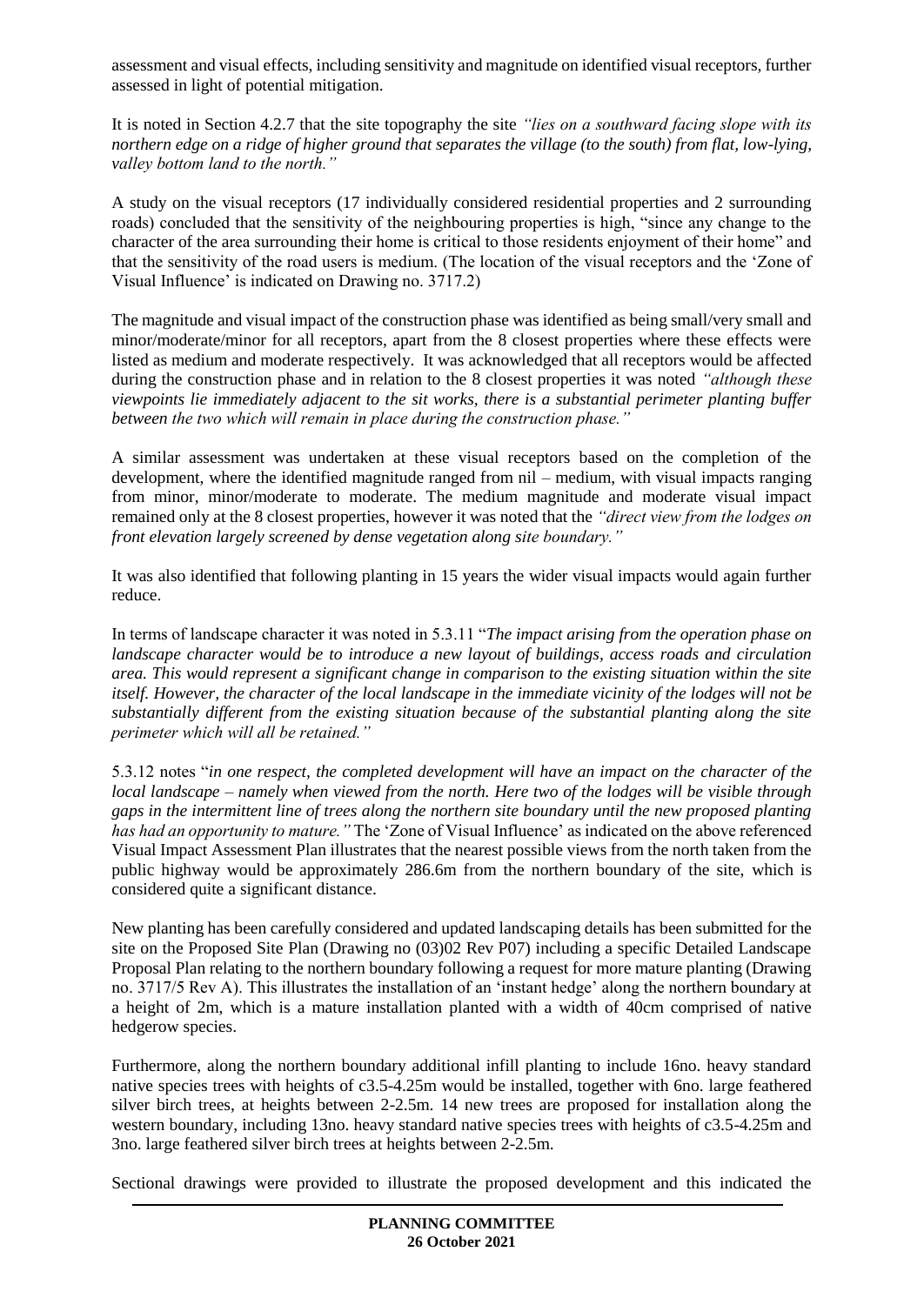immediate impact the proposed landscaping would have along the northern boundary and the anticipated appearance in 10 years time. (Drawing no. (03)09 Rev P04.) It is considered that this level of planting at the northern boundary will have an immediate impact in terms of landscaping and it will continue to mature and development a stronger northern boundary.

The LVIA notes in 9.7 that "*The local landscape is assessed to have a medium sensitivity to change since, although it possesses some attractive individual elements, these do not necessarily complement each other fully. Upon completion of the development it is therefore assessed that the level of impact would be 'minor moderate' and at year 15 will be 'minor.' Regarding the northern boundary, it is assessed that by providing a substantial planted buffer along the whole of this boundary, the new lodges to be erected close to the ridge of this higher ground not be seen from the two nearest dwellings, the public road or the Howardian Hills AONB lying 3.5km beyond once the new vegetation is in place."* It is Officer's opinion that this view will be further supported by the reduction of the glazing height of the lodges, together with the proposed detailed lighting condition.

A condition relating to landscaping will be recommended – whilst the existing details thus far have provided very detailed and suitable mature planting to the northern and western boundaries, no details have been provided on the internal landscaping at the site. The Agent has confirmed the installation of a site wide landscaping condition is acceptable but based on the existing level of information submitted, Officer's are confident that the final landscaping scheme will be appropriate. A further condition will be recommended in terms of protection of existing trees and hedges within the site during the construction phase. This is further detailed in relation to the NYCC Ecologists response below.

Furthermore it is not considered that this proposal would result in harm to the special character and appearance of the adjoining Area of Outstanding Natural Beauty located c3.6 kilometres to the north. The AONB Officer was informally consulted and they confirmed they were aware of the proposal and had no objection. It was noted that any light from the AONB would be read as part of the lighting from the settlement itself.

Notwithstanding this, it remains appropriate to include a full lighting condition to secure full levels and details of the proposed lighting, although the indicative Site Lighting Layout Plan appears to show a commensurate level of low level lighting. This will secure final details of levels of illumination of this and the wall mounted lighting to be installed on the units.

It is furthermore considered that the lodges themselves appear to be of a high quality design and materials, including timber cladding and a dark grey standing seam roof. These are detailed on what would become an approved plan so no specific materials condition is considered necessary. The overall scale and site layout, together with the positioning of the access road is also considered acceptable.

The concerns raised by third parties in relation to this sensitive edge of village location and potential adverse impacts upon the character of the area are noted. It is considered following analysis of the LVIA and subject to recommended conditions that this would not materially harmfully affect the visual character of the wider area, due to the sensitive landscaping and lighting proposals, which will be controlled by condition. Nor is it considered that this would relate to the visual overdevelopment of the site. This will indeed alter the present character of this agricultural/equestrian field, however it is considered that this can be undertaken without visual harm to the site itself and wider setting of the village.

### iii) Amenity, including Residential Amenity

Policy SP20 Generic Development Management Issues of the Ryedale Plan, Local Plan Strategy notes:

 *New development will not have a material adverse impact on the amenity of present or future occupants, the users or occupants of neighbouring land and buildings or the wider community by virtue of its design, use, location and proximity to neighbouring land uses. Impacts on amenity can include, for example, noise, dust, odour, light flicker, loss of privacy or natural*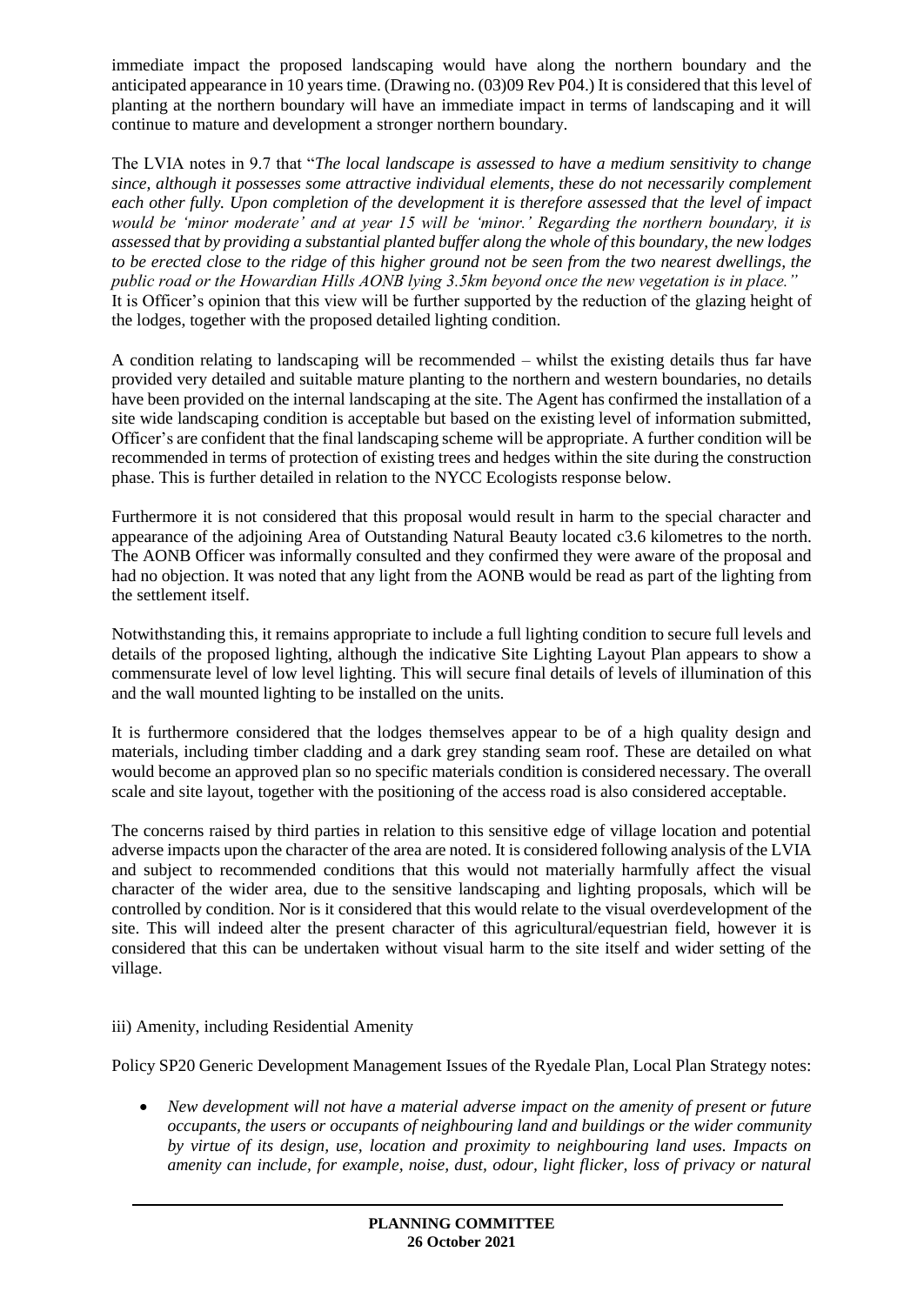*daylight or be an overbearing presence*

 *Developers will be expected to apply the highest standards outlined in the World Health Organisation, British Standards and wider international and national standards relating to noise*

As indicated within the submitted consultation responses summarised above, representations have been made by third parties indicating their concerns in relation to the development. It is noted that as part of the revised plan, the Warden's Lodge, with reception and small shop has been repositioned more centrally within the site.

The Council's Environmental Health Team have been consulted in relation to this proposal for the new holiday accommodation. The EHO noted in a response dated 14th September 2020 that there "*is potential for noise nuisance to be caused both by vehicle movements around the site and from use of lodges themselves. Consequently I would advise that a noise impact assessment be provided.* 

The Agent provided a Noise Impact Assessment (ENS Ltd 6th June 2021) which included an assessment of potential noise sources associated with the development, potential mitigation measures and an example site noise management policy.

The Council's Environmental Health Officer reviewed the incoming document and in a response dated 27th August 2021 noted *"This is a well thought out noise impact assessment which recommends a condition requiring a noise management plan. I'm assuming, though cannot find evidence of the fact , that these lodges are intended for people to either own as a holiday home or to be rented out to holiday makers, and not to be lived in permanently/semi permanently . You may wish to clarify this with the agent and whether Housing have any concerns in this respect.*

*In order to avoid a condition discharge the applicant could submit the same or similar noise management plan, though it has to be something the operator is comfortable with, and be tailored to the way they want to run the business. It probably is a little excessive in parts regarding customer behaviour. It also implies that there will be a warden on site. Is this in permanent living accommodation and will they be available 24/7?*

*The distance from neighbouring residents and the intervening road is likely to be sufficient to protect neighbouring residents from undue disturbance from noise. However care will have to be taken if for example they choose to site a play area.*

*Therefore I have no objections subject to either a condition requiring a noise management plan , or submission of it as part of the application "*

The EHO suggested a play park curfew of 10pm and was advised that the units would not be permanently occupied and a warden would not be on site permanently.

The Agent has confirmed that the Applicant is content to discharge a condition relating specifically to a Noise Management Plan. This condition would require the NMP to be submitted to and agreed in writing prior to the occupation of the site. Any incoming document would be further reviewed with the Council's Environmental Health Team to ensure that this is a robust document. It would be expected that a complaints policy and annual review would be built into this and this would be reflect within the condition.

It is therefore considered that subject to condition, the proposed development would not result in a harmful material impact upon neighbouring amenity.

iv) Access and Highway Safety

Policy SP20 Generic Development Management Issues of the Ryedale Plan, Local Plan Strategy notes: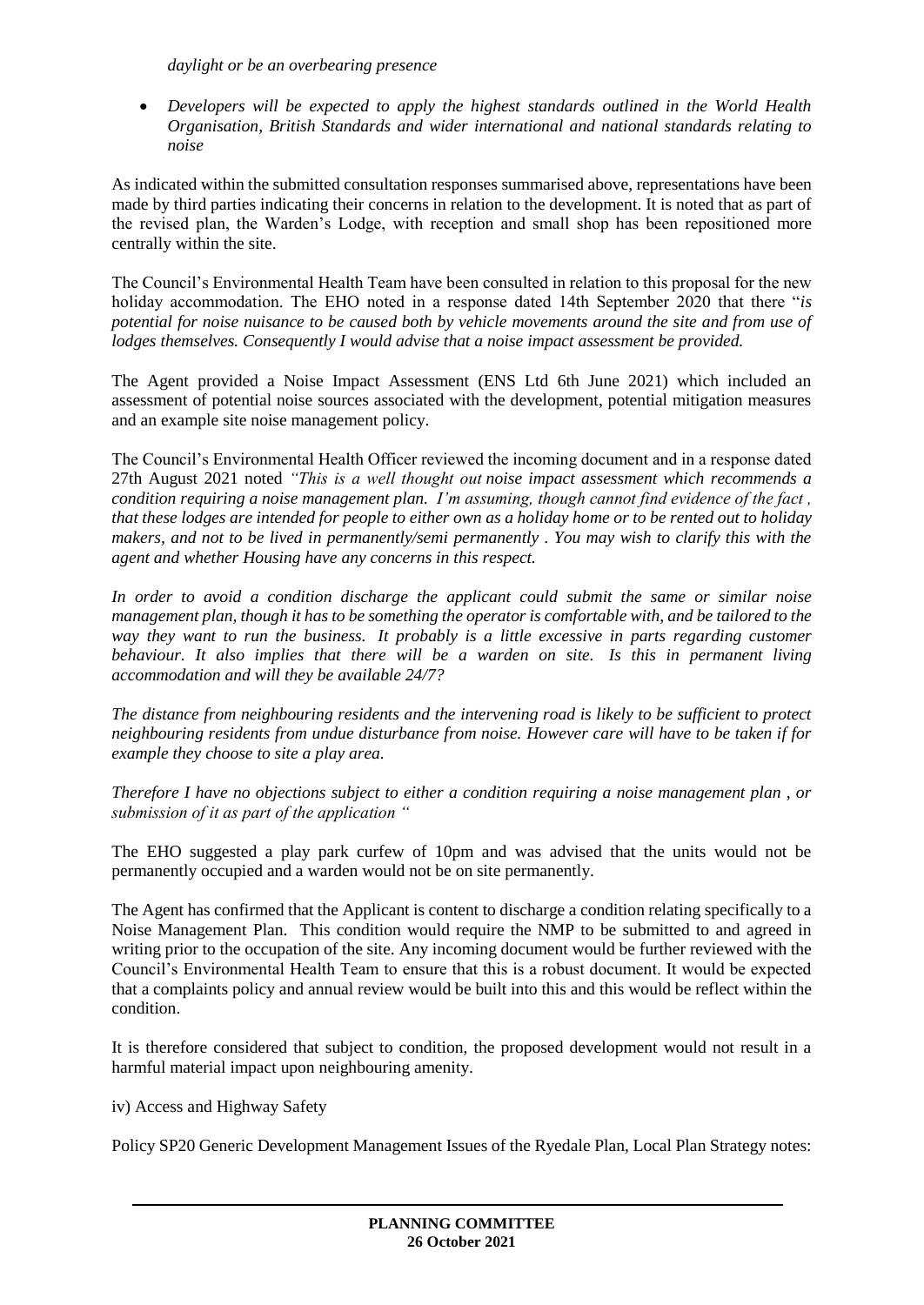Access to and movement within the site by vehicles, cycles and pedestrians would not have a detrimental impact on road safety, traffic movement or the safety of pedestrians and cyclists.

Following review of the proposed plans and the Highways Access Appraisal (Local Transport Projects July 2020) The North Yorkshire Highways Officer entered into negotiation on this proposal and sought further information from the Agent, confirming that they required the Highway Appraisal based on the Design Manual for Roads and Bridges rather than the Manual for Streets. The former has higher requirements and is more suitable for higher speed environments. Whilst this access is within a 30mph limit, the Highways Officer deemed this to be the correct basis for assessment.

The North Yorkshire Highways Officer confirmed in a consultation response dated 4th August 2021 *"In assessing the submitted proposals and reaching its recommendation the Local Highway Authority has taken into account the following matters:*

*The design standard for the site is DMRB and the required visibility splay is 2.4 metres by 90 metres with an object height of 0.6 metres and 1.05 eye height to the north of the application site and 2.4m by 70 metres with an object height of 0.6 metres and an eye height of 1.05 metres to the south of the application site. The available visibility is lower than that required at 2.4 metres by 70 metres however, subject to re-profiling of verge and, foliage removal the required visibility splay could be achieved."*

During the determination period, improvements were made to the level of car parking available, which is now in line with the NYCC Highways standard requirements for new residential developments in the open countryside as outlined in the proposal section. NYCC confirmed that they had no specific policy or standard in relation to parking spaces for new holiday accommodation such as this, but a higher level is considered appropriate to help ensure that there is not an associated effect on the surrounding road network.

Appropriate conditions were recommended, including on the access, visibility splays, securing the retention of the agreed parking spaces and a construction management plan.

#### v) Drainage

As noted a detailed arrange of drainage documents were provided in support of this proposal including a Flood Risk Assessment. Foul water is proposed to adjoin the mains sewers in the village and a surface water attenuation pond will be provided within the site.

Yorkshire Water were consulted on this proposal and confirmed no objection subject to a compliance condition and a condition to ensure separate systems of drainage for foul and surface water are secured, which is as proposed.

The York Internal Drainage Board noted that strictly on the basis of Yorkshire Water being content, a compliance condition with the Drainage Strategy Drawing.

The Lead Local Flood Authority have responded to the proposal to confirm "*The submitted documents demonstrate a reasonable approach to the management of surface water on the site. I recommend that the following conditions are attached to any permissions granted:"* These relate to a standard detailed drainage design condition to ensure that the SW arrangements are designed in accordance with the standards detailed in North Yorkshire County Council SuDS Design Guidance, runoff storage requirements and maintenance info and exceedance and flow routes.

It is considered likely that suitable additional documents can be provided to satisfy the LLFA as part of a discharge of conditions file. It is acknowledged that Yorkshire Water and the IDB were already content with the level of information provided. However, given the additional information sought by the LLFA it is considered appropriate to not attach the two recommended compliance conditions from YW and the IDB at this time for the avoidance of any doubt, but instead to attach the LLFA conditions to secure the submission of this additional information. In light of this approach, the submitted drainage plans shall not form part of the approved plans condition.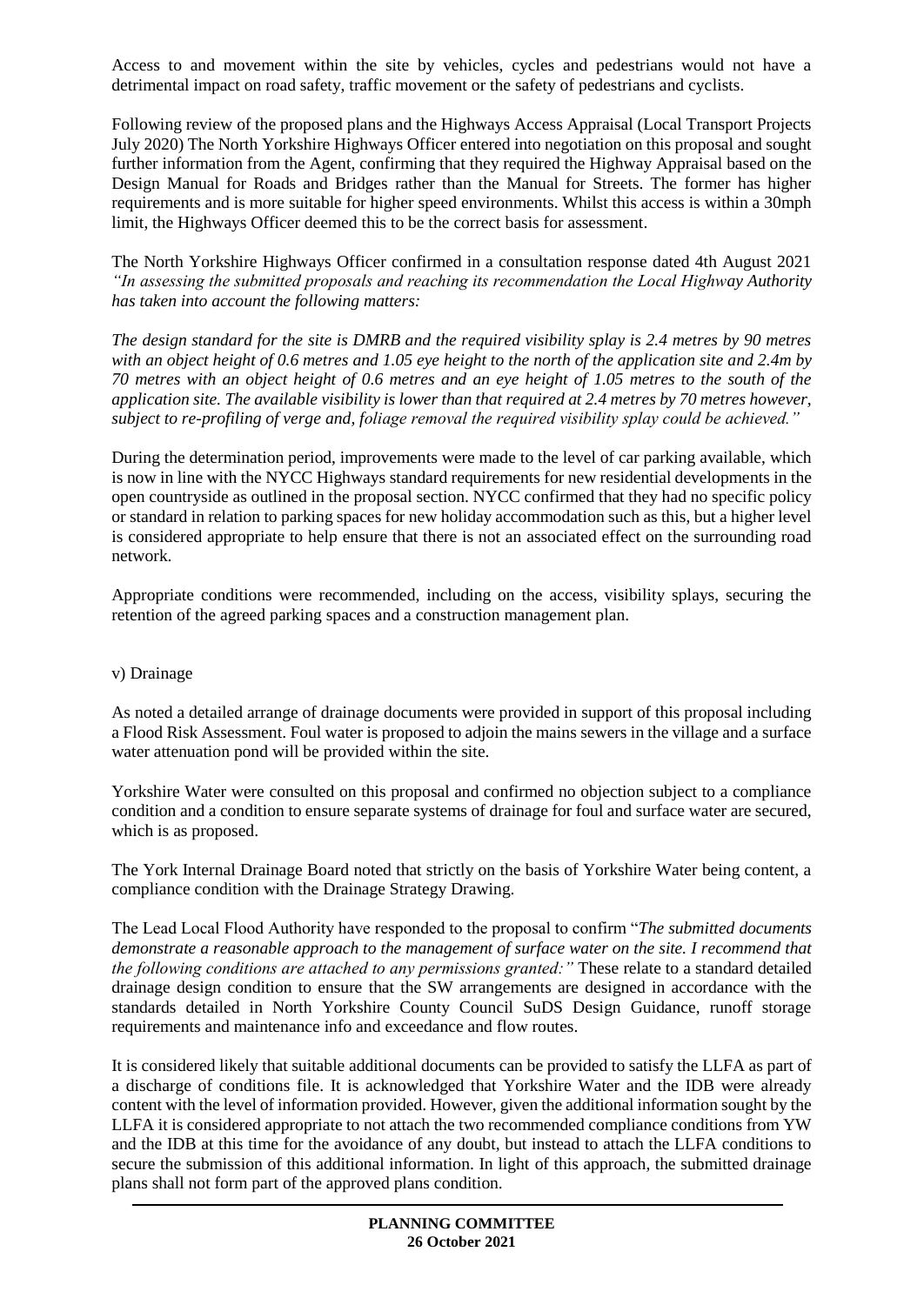vi) Other Matters including Consultation Responses.

A Preliminary Ecological Appraisal (Wold Ecology May 2020) was submitted and this identified there were no designated site constraints in terms of ecology.

North Yorkshire Ecology were consulted on the proposal and they recommended conditions to require the submission of an Ecological Construction Method Statement prior to the commencement of development (to include further detail of tree and hedge protection during the construction phase) and the submission of an Ecological Enhancement and Management Plan to retain and enhance features. These will be controlled by condition.

It is noted that Page 14 of the Design and Access Statement refers to the sustainability of the proposed development including sustainably sourced timber with low carbon energy design amongst other aspects.

The North Yorkshire Archaeologist noted that "*The development area contains the well preserved remains of part of a medieval ridge and furrow field system. The ridge and furrow forms part of the medieval open field system surrounding Sheriff Hutton which is particularly extensive on the north side of the village. The ridge and furrow is a heritage asset in its own right and is certainly of local interest in that it relates directly to the setting of the Conservation Area and Scheduled Monument of Sheriff Hutton Castle. It makes a significant contribution to the medieval character of the settlement. The proposal will have a localised impact on part of the medieval field system but will not destroy it in its entirety. The local authority should take into account the value of the ridge and furrow, which is a non-designated heritage asset, when forming its planning decision (NPPF para. 197)."*

This was reviewed with the Agent who noted the following:

- *The design team were aware of the presence of the rig and furrow from the beginning of the project and its presence was taken into account with the design*
- *The lodges are designed to sit on top of the ridges rather than be "cut" in to them using low impact foundations*
- *The proposed road infrastructure has been designed to run in parallel with the ridges for the majority of the development*
- *It is not intended to level the site in any way. The intention is to maintain the vast majority of the rig and furrow in situ*

This response is acknowledged and the low impact of the lodges on the field system is welcomed, together with the other highlighted aspects. It is also noted that the proposed lodges would be completed on low 'stilts' to further reduce impact as detailed in the Design and Access Statement.

In terms of impact on the setting of the Conservation Area and Scheduled Ancient Monument, due to the mature screening to the south of the site and the relatively low level of the proposed units, together with the distance and intervening village development, there will be very little if any intervisibility between the site and the heritage asset

The matter was further discussed again with the NYCC Archaeologist to ascertain whether there would be any potential for a condition of archaeological monitoring and they noted that in a ridge and furrow field system, this would be unlikely to advance understanding. However they acknowledged the steps undertaken by the Agent and the relatively low impact of the development on the ridge and furrow system.

## **Conclusion**

The proposed additional holiday accommodation has been carefully considered and in principle, this is considered to be acceptable subject to the recommended conditions, including the occupancy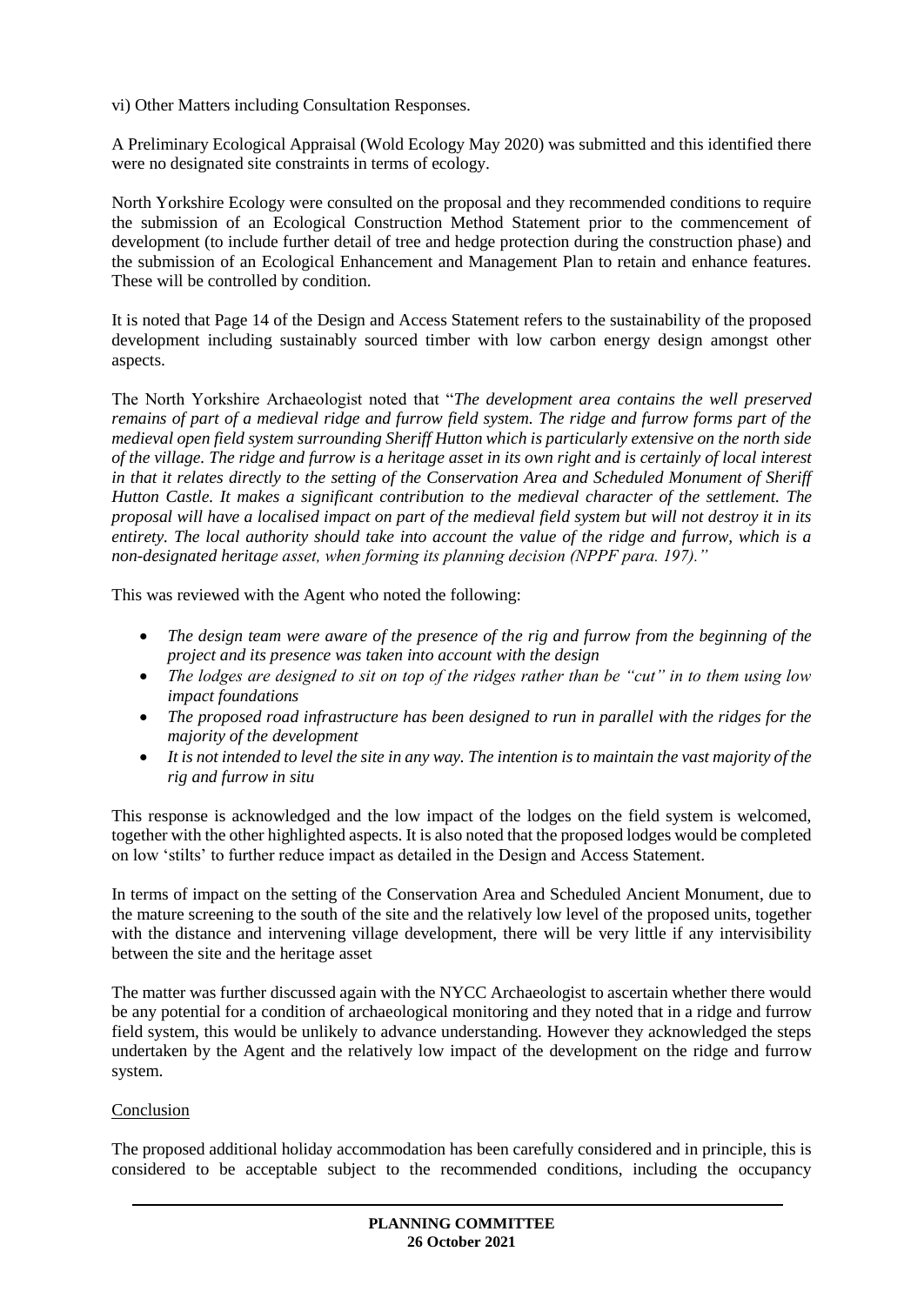conditions, the detailed highway conditions, the submission of the Noise Management Plan, further details of lighting, compliance with the proposed landscaping scheme and discharging of the drainage conditions.

It is considered that the proposed physical developments are acceptable in terms of form and design and subject to condition would not result in unacceptable harm to the character and appearance of the immediate and wider landscape.

Therefore subject to all conditions which have been detailed above, it is considered that the proposed development meets the relevant policy criteria outlined within Policies SP1, SP8, SP9, SP12, SP13, SP14, SP16, SP17, SP19, SP20 and SP21 of the Ryedale Plan - Local Plan Strategy and within the National Planning Policy Framework. The proposal is therefore recommended for approval.

### **RECOMMENDATION: Approval**

1 The development hereby permitted shall be begun on or before .

Reason:- To ensure compliance with Section 51 of the Planning and Compulsory Purchase Act 2004

2 The development hereby permitted shall be carried out in accordance with the following approved documents/plan(s):

Site Location Plan (Drawing no. (03)01) Proposed Site Plan Drawing no. (03)02 Rev P07 (including Site Landscaping) Proposed Site Sections (Drawing no. (03)06 Rev P05 Proposed Site Sections Sheet 2 (Drawing no. (03)09 Rev P04 Proposed Warden's Unit (Drawing no (03)07 Rev P01 Proposed Typical Unit 01 2 Bedrooms (Drawing no. (03)03 Rev P01) Proposed Typical Unit 02 3 Bedrooms (Drawing no. (03)04 Rev P01) Proposed Typical Unit 03 4 Bedrooms (Drawing no. (03)05 Rev P01) Detailed Landscape Proposals (Drawing no. 3717/5 Rev A) (Northern Boundary)

Reason: For the avoidance of doubt and in the interests of proper planning.

3 Unless otherwise agreed in writing by the Local Planning Authority, prior to any above ground construction of the new development hereby approved, plans showing full details of a landscaping and planting scheme shall be submitted to and approved in writing by the Local Planning Authority. The scheme shall provide for the planting of new trees/hedging and show any areas to be grass seeded or turfed. The submitted plans and/or accompanying schedules shall indicate numbers, species, heights on planting, and positions of all hedging plants. All planting, seeding and/or turfing comprised in the above scheme shall be carried out during the first planting season following the commencement of the development, and any trees or plants which within a period of five years from the completion of development die, are removed, or become seriously damaged or diseased shall be replaced in the next planting season with others of similar size and species, unless the Local Planning Authority gives written consent to any variation.

Informative: The boundary landscaping contained within the Proposed Site Plan (Drawing no (03)02 Rev P07) and the Detailed Landscape Proposal Plan (Drawing no. 3717/5 Rev A) are considered to relate to a high quality scheme. Further details are required in relation to internal landscaping.

4 The development hereby approved shall be not become operational/occupied by holidaymakers until a Site Noise Management Plan has been submitted to and approved in writing by the Local Planning Authority.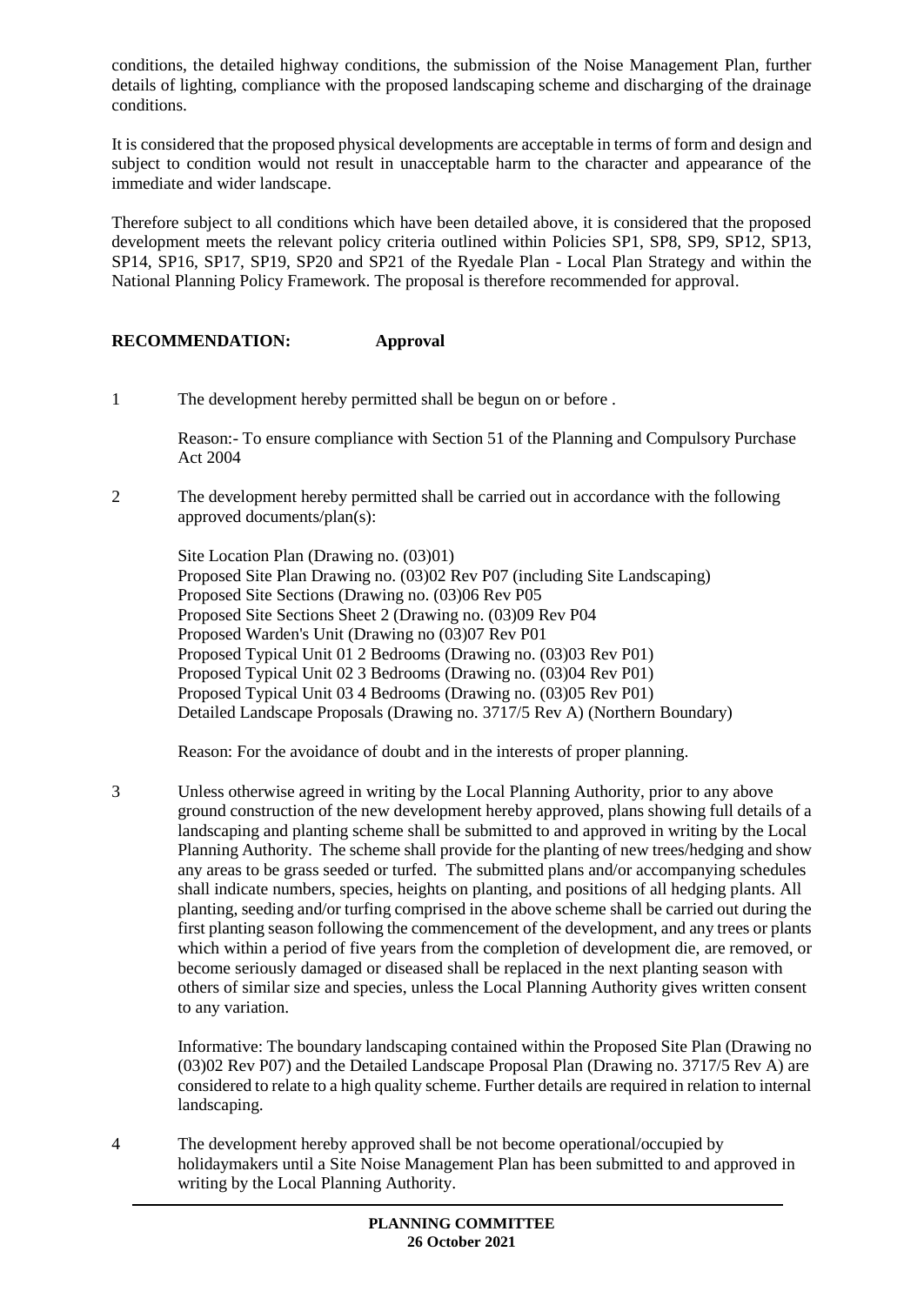The approved Noise Management Plan shall be reviewed after a year from the date of this planning permission (or earlier at the request of the Local Planning Authority, following receipt by either the Local Authority or the venue of a verified and justified complaint(s)), to ensure that measures to limit noise and other disturbance are maintained.

Reason: To prevent harm to neighbouring amenity by virtue of noise impacts in accordance with Policy SP20 Generic Development Management Issues of the Ryedale Plan, Local Plan Strategy.

5 Prior to its installation, full details of all new lighting within the application site shall be submitted to and agreed in writing by the Local Planning Authority. This shall include full details of types of lighting including levels of illumination.

Reason: To ensure appropriate lighting is secured within this area of wider open countryside and to prevent harm to neighbouring amenity, in accordance with the aims of Policy SP13 Landscapes and Policy SP20 Generic Development Management Issues of the Ryedale Plan, Local Plan Strategy.

6 The holiday accommodation hereby permitted shall be available for commercial let for at least 140 days a year and no let must exceed a total of 31 days in any one calendar year.

Reason: It is not considered that the application site is suitable for permanent residential use because it is located in open countryside, in an area where permanent residential development is only permitted in exceptional circumstances and the application has only been considered in relation to holiday use, and to satisfy the requirements of Policies SP20 and SP21 of the Ryedale Plan - Local Plan Strategy.

7 The owners/operators of the holiday accommodation hereby permitted shall maintain an up-to-date register of lettings/occupation and advertising will be maintained at all times and shall be made available for inspection to an officer of the Local Planning Authority on request. The register shall include full details of the following:

- the main address(es) of all the occupiers of the accommodation hereby permitted

- the start date of every one of the letting/occupations and of all the occupiers of the accommodation hereby permitted

- supporting evidence of the main address(es) of all the occupiers of the accommodation hereby permitted

Reason: It is not considered that the application site is suitable for permanent residential use because it is located in open countryside, in an area where permanent residential development is only permitted in exceptional circumstances and the application has only been considered in relation to holiday use, and to satisfy the requirements of Policies SP20 and SP21 of the Ryedale Plan - Local Plan Strategy.

8 Development shall not commence until a scheme detailing foul and surface water drainage has been submitted to and approved in writing by the Local Planning Authority. The scheme to be submitted shall demonstrate that the surface water drainage system(s) are designed in accordance with the standards detailed in North Yorkshire County Council SuDS Design Guidance (or any subsequent update or replacement for that document). The scheme shall detail phasing of the development and phasing of drainage provision, where appropriate. Principles of sustainable urban drainage shall be employed wherever possible. The works shall be implemented in accordance with the approved phasing. No part or phase of the development shall be brought into use until the drainage works approved for that part or phase has been completed. Note that further restrictions on surface water management may be imposed by Yorkshire Water and the Local Planning Authority.

Reason: To ensure the provision of adequate and sustainable means of drainage in the interests of amenity and flood risk in accordance with Policy SP17 of the Ryedale Plan, Local Plan Strategy.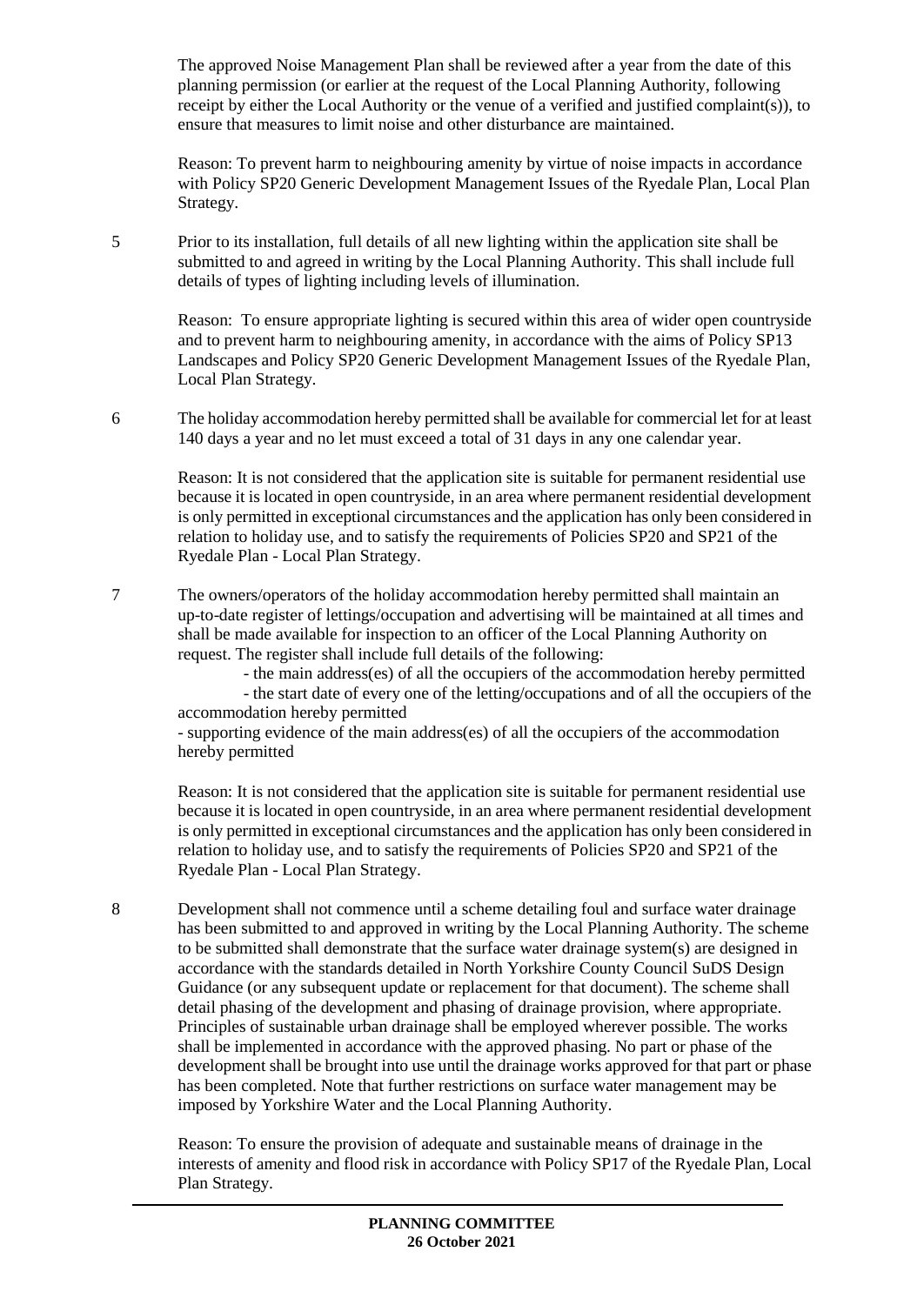9 Development shall not commence until a scheme restricting the rate of development flow runoff from the site has been submitted to and approved in writing by the Local Planning Authority. The flowrate from the site shall be restricted to a maximum flowrate of 2.3 litres per second for up to the 1 in 100 year event. A 30% allowance shall be included for climate change effects and a further 10% for urban creep for the lifetime of the development. Storage shall be provided to accommodate the minimum 1 in 100 year plus climate change critical storm event. The scheme shall include a detailed maintenance and management regime for the storage facility. No part of the development shall be brought into use until the development flow restriction works comprising the approved scheme has been completed. The approved maintenance and management scheme shall be implemented throughout the lifetime of the development.

Reason: To mitigate additional flood impact from the development proposals and ensure that flood risk is not increased elsewhere in accordance with Policy SP17 of the Ryedale Plan, Local Plan Strategy.

- 10 No development shall take place until an appropriate Exceedance Flow Plan for the site has been submitted to and approved in writing by the Local Planning Authority. Site design must be such that when SuDS features fail or are exceeded, exceedance flows do not cause flooding of properties on or off site. This is achieved by designing suitable ground exceedance or flood pathways. Runoff must be completely contained within the drainage system (including areas designed to hold or convey water) for all events up to a 1 in 30 year event. The design of the site must ensure that flows resulting from rainfall in excess of a 1 in 100 year rainfall event are managed in exceedance routes that avoid risk to people and property both on and off site. Reason: to prevent flooding to properties during extreme flood events and to mitigate against the risk of flooding on and off the site in accordance with Policy SP17 of the Ryedale Plan, Local Plan Strategy.
- 11 The site shall be developed with separate systems of drainage for foul and surface water on and off site.

Reason: In the interest of satisfactory and sustainable drainage in accordance with Policy SP17 of the Ryedale Plan, Local Plan Strategy.

12 Prior to the commencement of the development, an Ecological Construction Method Statement shall be submitted to and approved in writing by the Local Planning Authority in conjunction with North Yorkshire County Council Ecology. This document shall provide further detail on and illustrate in plan form the retention and protection measures set out in the Preliminary Environmental Appraisal and Phase 1 Habitat Survey (Wold Ecology May 2020). This shall include measures for protection of hedgerows and trees during the construction phase to the appropriate British Standard. All agreed protection measures shall be installed prior to the commencement of any above or below ground construction work and shall be retained until written approval for their removal is given by the Local Planning Authority.

Reason: In the interest of protection of the natural environment during the construction phase in accordance with Policy SP14 of the Ryedale Plan, Local Plan Strategy.

- 13 Prior to the commencement of the development an Ecological Enhancement and Management Plan shall be submitted to and approved in writing by the Local Planning Authority in conjunction with North Yorkshire County Council Ecology. This document shall detail the ecological enhancement measures to be incorporated within the development site and a schedule of management of the retained and enhanced features. Reason: In the interest of protection of the natural environment in accordance with Policy SP14 of the Ryedale Plan, Local Plan Strategy.
- 14 The crossing of the highway verge and/or footway must be constructed in accordance with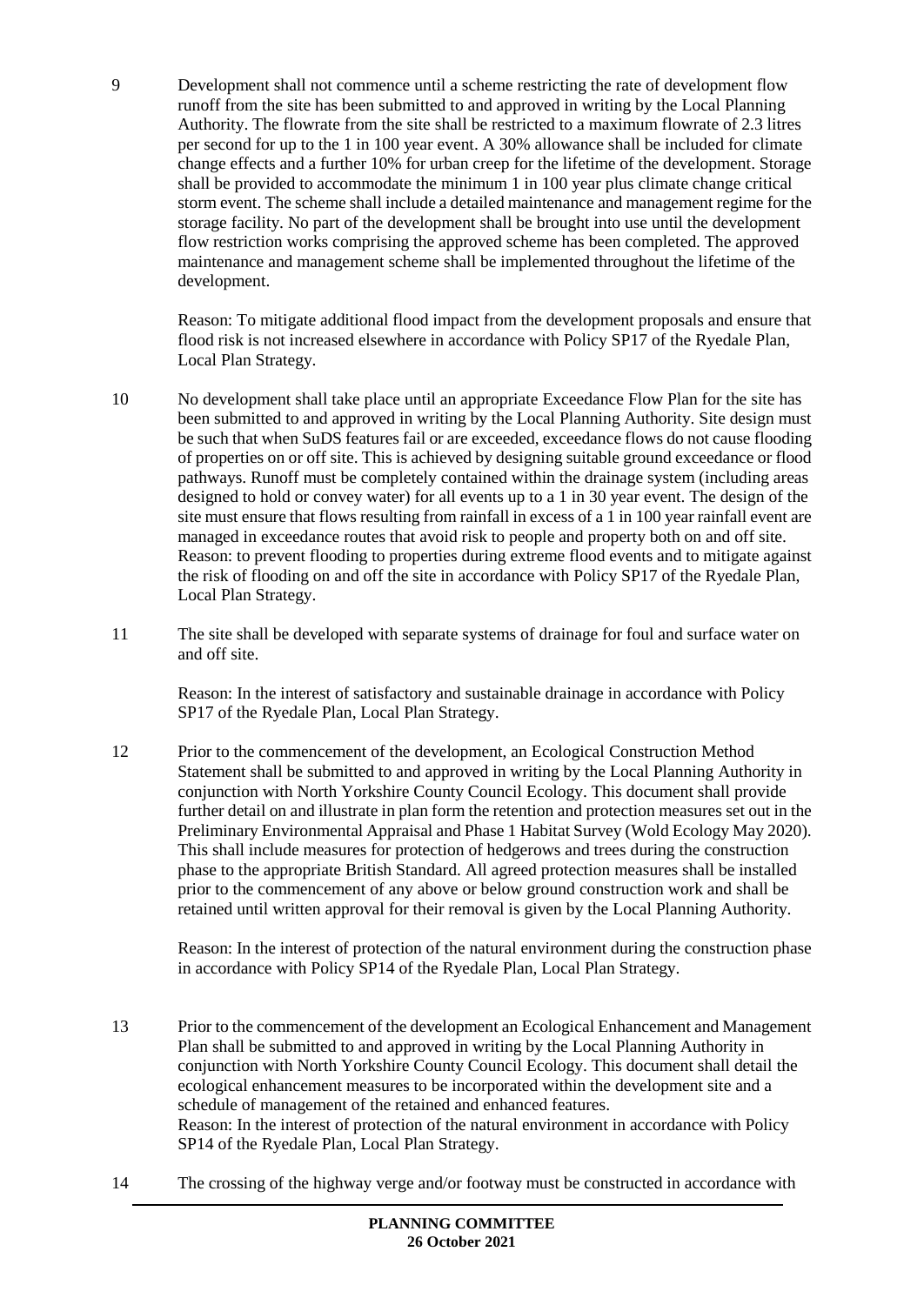the approved details dwg no. 20020-VB-XX-XX-DR-A-(03)02 revision P07 and Standard Detail number E50 Rev A and the following requirements.

o Any gates or barriers must be erected a minimum distance of 2 metres back from the carriageway of the existing highway and must not be able to swing over the existing or proposed highway.

o Provision to prevent surface water from the site discharging onto the existing or proposed highway must be approved prior to construction.

o The final surfacing of any private access within 2 metres of the public highway must not contain any loose material that is capable of being drawn on to the existing or proposed public highway.

o Measures to enable vehicles to enter and leave the site in a forward gear. All works must accord with the approved details.

Reason: To ensure a satisfactory means of access to the site from the public highway in the interests of highway safety and the convenience of all highway users and to accord with the requirements of Policy SP20 of the Ryedale Plan, Local Plan Strategy.

MHi-C New and altered Private Access or Verge Crossing -(MHC-03)

Notwithstanding any valid planning permission for works to amend the existing highway, you are advised that a separate licence will be required from North Yorkshire County Council as the Local Highway Authority in order to allow any works in the existing public highway to be carried out. The 'Specification for Housing and Industrial Estate Roads and Private Street Works' published by North Yorkshire County Council as the Local Highway Authority, is available to download from the County Council's web site: https://www.northyorks.gov.uk/sites/default/files/fileroot/Transport%20and%20streets/Road s%2C%20highways%20and%20pavements/Specification for housing ind est roads street works 2nd edi.pdf.

The Local Highway Authority will also be pleased to provide the detailed constructional specifications referred to in this condition.

15 There must be no access or egress by any vehicles between the highway and the application site at Land at Daskett Hill until splays are provided giving clear visibility of 90 metres measured along both channel lines of the major road from a point measured 2.4 metres down the centre line of the access road. In measuring the splays, the eye height must be 1.05 metres and the object height must be 0.6 metres. Once created, these visibility splays must be maintained clear of any obstruction and retained for their intended purpose at all times.

Reason: In the interests of highway safety and to accord with the requirements of Policy SP20 of the Ryedale Plan, Local Plan Strategy.

#### MHi-D Visibility Splays -(MHC-05)

An explanation of the terms used above is available from the Local Highway Authority. MHC-10 Parking for Dwellings

No dwelling must be occupied until the related parking facilities have been constructed in accordance with the details approved in writing by the Local Planning Authority. Once created these areas must be maintained clear of any obstruction and retained for their intended purpose at all times.

Reason:To provide for adequate and satisfactory provision of off-street accommodation for vehicles in the interest of safety and the general amenity of the development and to accord with the requirements of Policy SP20 of the Ryedale Plan, Local Plan Strategy.

16 No development for any phase of the development must commence until a Construction Management Plan for that phase has been submitted to and approved in writing by the Local Planning Authority. Construction of the permitted development must be undertaken